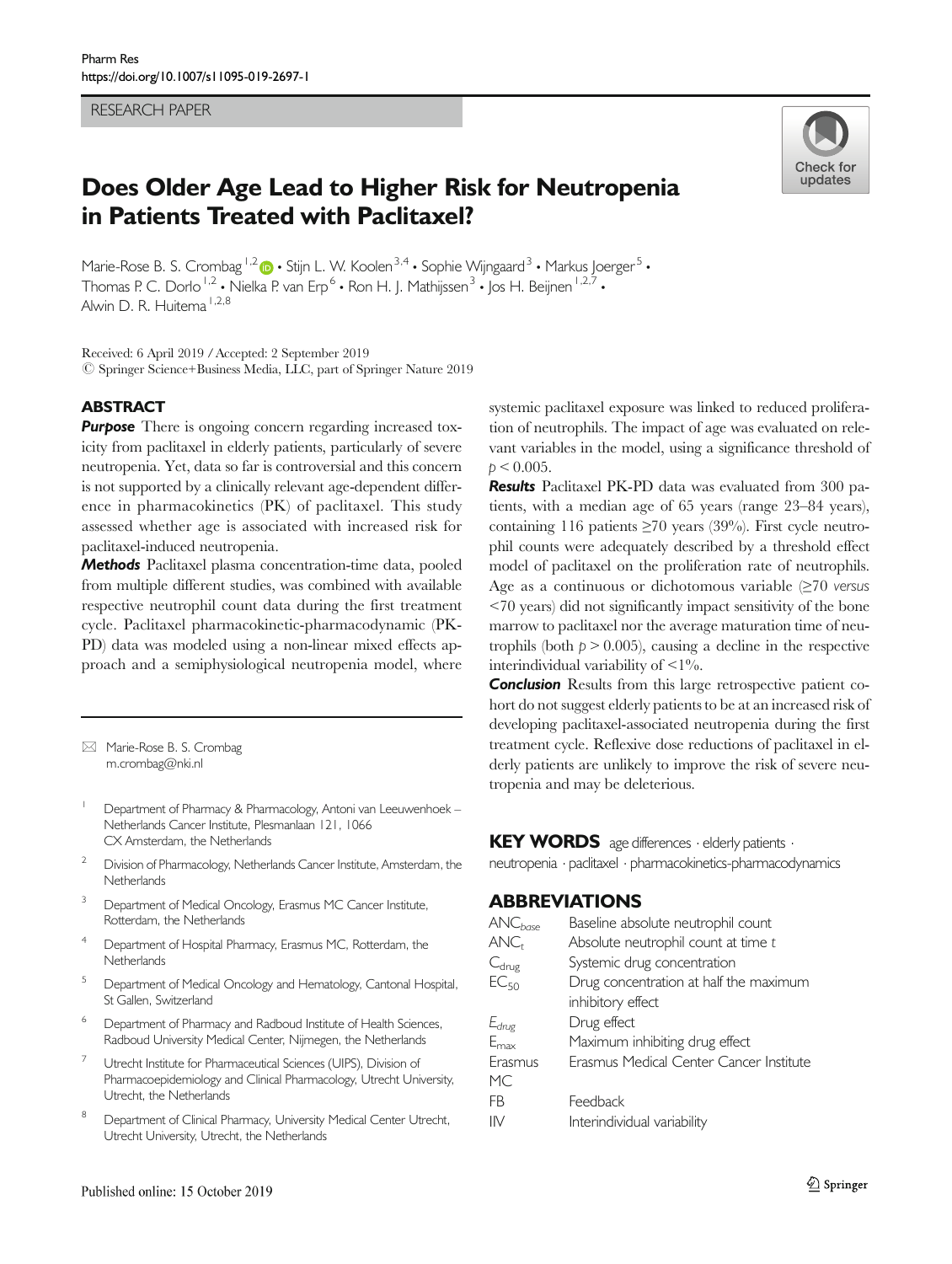| K <sub>prol</sub>  | Rate constant for the proliferation of neutrophils |
|--------------------|----------------------------------------------------|
| $k_{tr}$           | Rate constant for the maturation of neutrophils    |
| MTT                | Mean transit time                                  |
| NKI                | Netherlands Cancer Institute                       |
| PK-PD              | Pharmacokinetic-pharmacodynamic                    |
| Radboud            | Radboud University Medical Center                  |
| <b>UMC</b>         |                                                    |
| <b>SLOPE</b>       | Slope factor of linear drug effect                 |
| $T_c > 0.05 \mu M$ | Time-above-threshold concentration of              |
|                    | $0.05 \mu$ mol/L                                   |

## INTRODUCTION

Chemotherapy remains the cornerstone of anticancer treatment and is frequently administered to the ever-growing elderly patient population. Dose finding of chemotherapy, including paclitaxel, has been based on identifying the maximum tolerated dose in a small cohort of patients to ultimately maximize its therapeutic effect in the intended patient population. The dose limiting toxicity of paclitaxel is neutropenia, which may lead to potentially fatal infections [\(1](#page-9-0)). Substantial heterogeneity in treatment-related toxicity has been reported, and limited available data suggested that elderly patients may be at an increased risk of paclitaxel-induced neutropenia  $(1-3)$  $(1-3)$  $(1-3)$ , although data is controversial  $(1,2,4-7)$  $(1,2,4-7)$  $(1,2,4-7)$  $(1,2,4-7)$  $(1,2,4-7)$  $(1,2,4-7)$ . Pivotal clinical trials included a relatively small fraction of elderly patients  $(17\%$  aged  $\geq 65$  years) and reported an overall higher incidence of severe neutropenia (< $0.5*10^9$ /L) in elderly patients, which reached statistical significance in two Phase III trials [\(1](#page-9-0)). It has been postulated that an age-related difference may be driven by a difference in exposure, a depleted bone marrow reserve, a higher sensitivity to chemotherapy-related hematological toxicity, and/or a diminished capacity to regain homeostasis after bone marrow stress  $(8,9)$  $(8,9)$  $(8,9)$  $(8,9)$ . To pursue optimal treatment outcome, it is key to timely initiate treatment that is not too aggressive nor too conservative, as both may lead to a higher morbidity and mortality. A sound understanding of crucial factors that influence the pharmacokineticpharmacodynamic (PK-PD) relationship facilitates its optimal use by helping to identify those patient characteristics that may predispose patients to neutropenia, including older age. In previous studies, no clinically relevant impact of older age on the pharmacokinetics of paclitaxel has been established ([10\)](#page-9-0), whereas the time-above-threshold concentration of 0.05  $\mu$ mol/L (T<sub>c > 0.05 $\mu$ M) has been shown to be related to</sub> paclitaxel-induced hematological toxicity ([11](#page-9-0)–[13](#page-9-0)). Hypothetically, elderly patients may be at an increased risk of neutropenia due to increased bone marrow sensitivity rather than increased exposure to paclitaxel. We designed this study to elucidate the impact of older age on paclitaxelinduced neutropenia using a comprehensive pharmacokinetic-pharmacodynamic model that includes bone marrow function.

## METHODS

## Data Collection

Patients who were enrolled in multiple different previously reported studies were eligible for inclusion in the current database. Four of these studies were clinical trials [\(14](#page-9-0)–[16\)](#page-9-0) and one study concerned a prospective observational study in which patients aged 70 years or older were included ([10\)](#page-9-0). All patients were treated with intravenous paclitaxel at the Netherlands Cancer Institute (NKI; Amsterdam, the Netherlands), the Erasmus Medical Center Cancer Institute (Erasmus MC; Rotterdam, the Netherlands), and the Radboud University Medical Center (Radboud UMC; Nijmegen, the Netherlands). Paclitaxel plasma concentration-time data was available from all patients in this pooled cohort. A median number of 4 PK samples per patient was drawn in this cohort, ranging from 1 to 20 samples per patient [\(10\)](#page-9-0). A more detailed description of study and patient characteristics have been reported previously ([10,14](#page-9-0)–[18](#page-9-0)). In the current analysis, patients were excluded from the database if no neutrophil counts or only baseline neutrophil counts were available, or if accurate paclitaxel dosing information, especially concerning dates of paclitaxel treatment, could not be obtained. Patient characteristics, underlying malignancy, and baseline laboratory values were available in the pooled dataset. The first administered paclitaxel dose and associated neutrophil counts per patient were extracted from electronic records. If the patient received combination chemotherapy, dosing information of concomitantly administered chemotherapy was added to the database. Neutrophil counts were determined at multiple time points during paclitaxel treatment, according to routine clinical care as defined by the clinical treatment protocol or study protocol. All paclitaxel containing regimes were administered according to standard procedures of the participating study centers, using standard premedication, fixed infusion times, and dose reduction guidelines. In this analysis, only neutrophil counts after the first treatment cycle were used. All studies were approved by the institutional ethics committees and were carried out in accordance with International Conference on Harmonisation (ICH) Guidelines for Good Clinical Practice  $(19)$  $(19)$ .

#### Population Pharmacokinetic Model

Individual PK parameters were estimated using a previously developed 3-compartment model with saturable distribution and elimination [\(14\)](#page-9-0). The individual subject PK parameters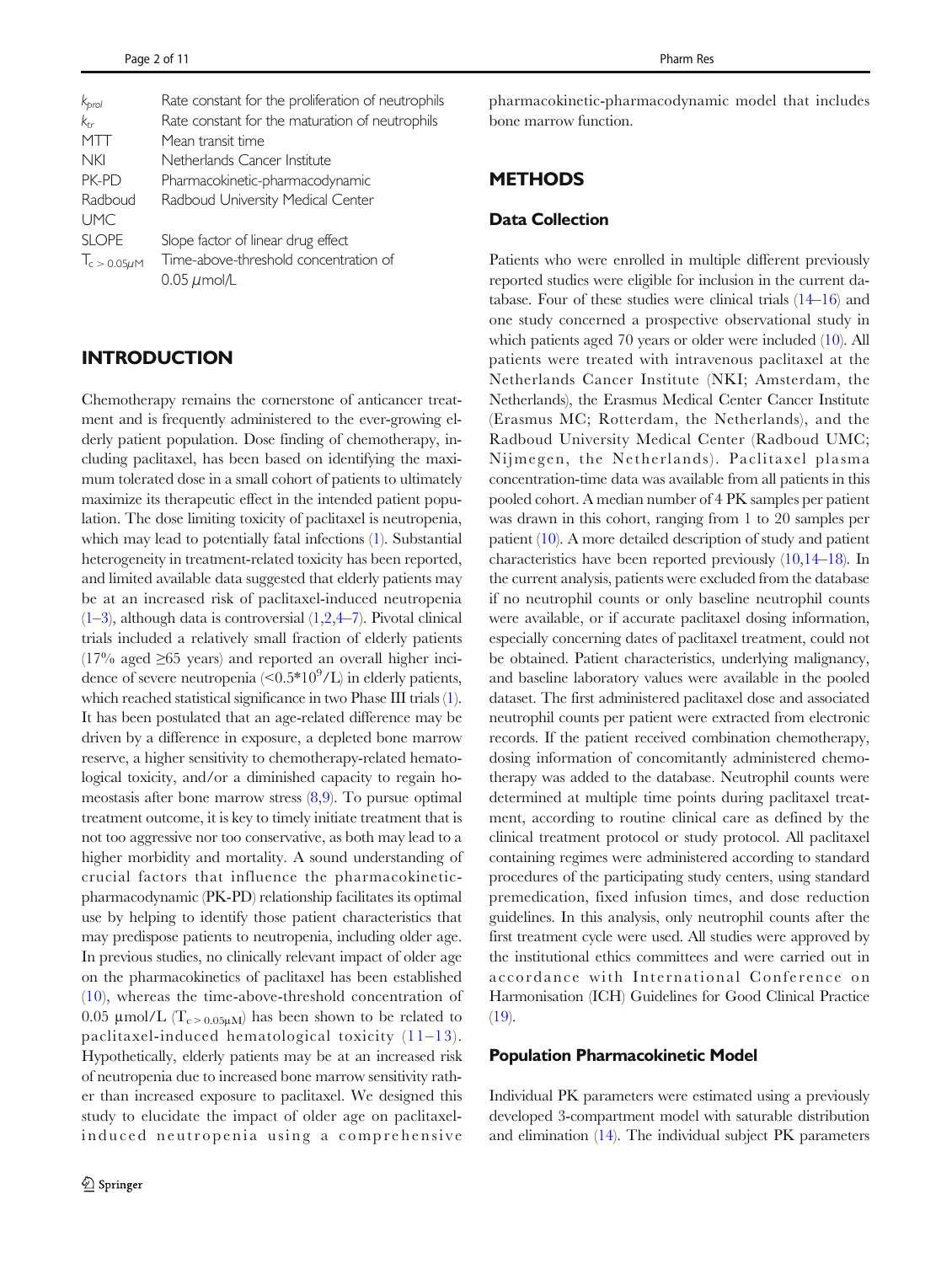that were estimated in our previously published PK study were used as PK input in the current study [\(10](#page-9-0)). For most patients, paclitaxel PK sampling was performed during the first cycle, which coincides with the neutropenia data used for the modeling. However, for a subset of patients (within a prospective NKI study and a retrospective Erasmus MC study) sampling was performed in one of the later treatment cycles. In the current analysis, the PK parameters for this subsequent cycle were estimated and used as input for the neutropenia model for the first cycle.

#### Semiphysiological Neutropenia Model

A semiphysiological neutropenia model, including continuous neutrophil count data, was used which links the proliferating pool of neutrophils to the pool of circulating neutrophils using three transit compartments that mimick the time delay related to maturation of neutrophils  $(20)$  $(20)$  $(20)$ . A first-order rate constant was estimated for the proliferation  $(k_{\text{prol}})$  and maturation  $(k_{\text{tr}})$ of neutrophils. This semiphysiological model, based on Friberg et al. [\(20\)](#page-10-0), included a feedback loop, which represented the homeostatic response to the paclitaxel-induced reduction in circulating neutrophils. The feedback parameter describing the neutrophil count recovery after paclitaxel administration was described by the exponent of the feedback constant  $(\gamma)$  of the baseline absolute neutrophil count  $(ANC_{base})$  divided by the absolute neutrophil count at time  $t$  (ANC<sub>t</sub>), according to  $(ANC_{\text{base}} / ANC_i)^{\gamma}$ . A chain of three transit compartments was used [\(21](#page-10-0)), thus including four transitions from proliferation to circulation of neutrophils. The mean transit time (MTT) represented the average maturation time from the proliferating stage to circulating neutrophils. The process of proliferation and maturation of neutrophils was described by the following equations:

$$
k_{tr} = \frac{4}{MTT} \tag{1}
$$

$$
k_{\text{prol}} = (k_{\text{tr}} * FB) - (k_{\text{tr}} * E_{\text{drag}})
$$
\n
$$
\tag{2}
$$

where  $k_t$  represents the maturation rate of neutrophils, MTT represents the mean transit time,  $k_{\text{prol}}$  represents the proliferation rate of neutrophils, FB represents feedback, being  $\left(\text{ANC}_{\text{base}}/\text{ANC}_v\right)^{\gamma}$  and  $E_{\text{drag}}$  representing the drug effect of paclitaxel. To evaluate the impact of paclitaxel exposure on neutrophil counts a linear drug effect (A) as well as a nonlinear drug effect  $(B)$  on  $k_{\text{prod}}$  was considered, as formulated by the following equations:

$$
E_{\text{drag }A} = \text{SLOPE*}C_{\text{drag}} \tag{3}
$$

$$
E_{\text{drag }B} = \left(E_{\text{max}} \cdot C_{\text{drag}}\right) / \left(EC_{50} + C_{\text{drag}}\right) \tag{4}
$$

with  $E_{\text{drug}}$  representing the drug effect,  $C_{\text{drug}}$  representing the systemic paclitaxel concentration,  $E_{max}$  representing the maximum inhibitory effect, which was fixed to 1, and  $EC_{50}$ being the paclitaxel concentration at half the maximum inhibitory effect.

Additionally, we evaluated a threshold model in which only a relevant effect of paclitaxel on  $k_{prol}$  was assumed above a previously established threshold. Moreover, if the paclitaxel concentration was above this threshold, maximum effect was assumed  $(11-13,22-25)$  $(11-13,22-25)$  $(11-13,22-25)$  $(11-13,22-25)$  $(11-13,22-25)$  $(11-13,22-25)$ . This was implemented as follows:

$$
E_{\text{drag }C} = \left(E_{\text{max}} \cdot C_{\text{drag}} \cdot H\text{,}}\right) / \left(EC_{50} \cdot H\text{,}} + C_{\text{drag}} \cdot H\text{,}}\right) \tag{5}
$$

with *Hill* representing the gamma coefficient, which was fixed at 20 to create an extremely steep concentration-effect model with  $EC_{50}$  fixed on a predefined threshold total paclitaxel concentration of 0.05  $\mu$ mol/L ([11](#page-9-0)–[13](#page-9-0),[22](#page-10-0)–[25](#page-10-0)).

The drug effect from either one of the above-described eqs.  $3-5$  was inserted into eq. 2. It was assumed that  $k_{\text{prol}}$  equals  $k_{\text{tr}}$ and that the transition rate was equal for transition through all three transit compartments, including transit to the central circulation compartment. Hereto, the following parameters were estimated: MTT,  $\gamma$ , and either SLOPE, EC<sub>50</sub>, or E<sub>max</sub> for eq. 3–5, respectively, as presented in Fig. [1](#page-3-0).

As a relevant part of the patients received carboplatin infusions concomitantly, the effect of carboplatin on neutrophil counts was included. Since only carboplatin dosing information was available and PK data was lacking, typical PK-PD parameters of carboplatin were used from a previously published analysis by Joerger et al. ([26\)](#page-10-0). Hence, an additional linear drug effect using a slope factor for carboplatin was included, as presented in the above-described eq. 3. The following fixed parameter estimates were used; carboplatin clearance of 7.38 L/h, volume of the central compartment of 11.9 L, volume of second peripheral compartment of 8.23 L, intercompartmental clearance between central and second peripheral compartment of 5.43 L/h, and slope of 1.62 \*  $10^{-3}$  µmol/L ([26\)](#page-10-0). Because no other concomitant chemotherapy was used in the current study cohort, the additive effect of other cytostatic drugs was not considered.

In the neutropenia model, interindividual variability (IIV) was estimated on MTT and either on SLOPE,  $EC_{50}$ , or  $E_{\text{max}}$ , respectively for assessment of the models described by eqs. 3 to 5 above. The residual error model was characterized using a proportional error model. Baseline neutrophil counts were estimated using the observed baseline observations as well as the residual variability (method B2 according to Dansirikul et al.) [\(27\)](#page-10-0).

#### Model Evaluation of Older Age

The impact of older age was evaluated both as a continuous variable and as a dichotomous variable  $(\geq 70)$  years versus <70 years). The effect of this covariate was evaluated on two PD parameters, namely either SLOPE,  $EC_{50}$ , or  $E_{\text{max}}$ ,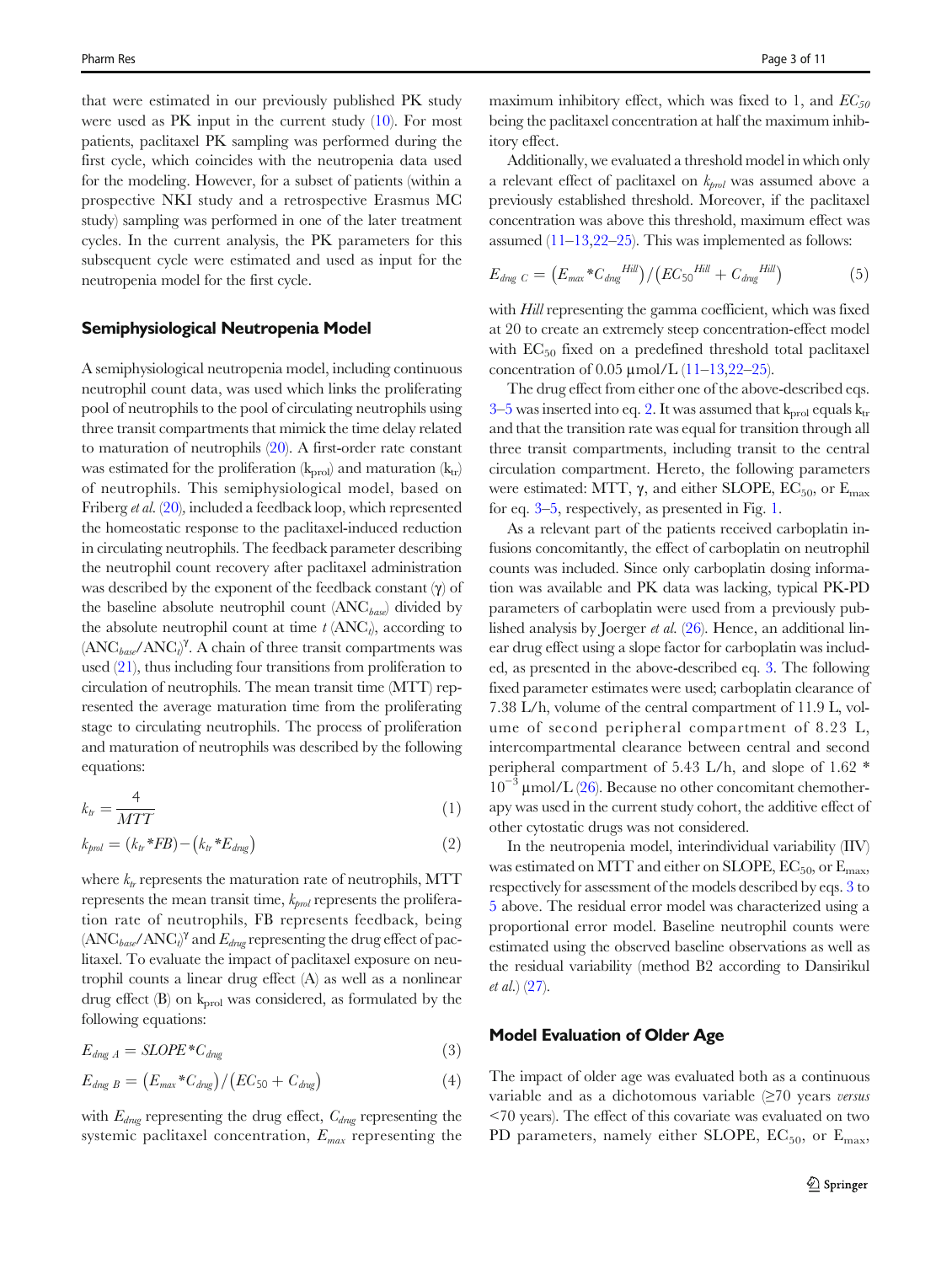<span id="page-3-0"></span>

Fig. I Schematic presentation of the semiphysiological neutropenia model. Pharmacokinetic model: K21 = rate constant of the distribution from the first peripheral compartment to the central compartment, KMel = plasma concentration at half VMel, KMtr = plasma concentration at half VMtr,  $Q =$ intercompartmental clearance between the central and second peripheral compartment, VMel = maximal elimination rate, VMtr = maximal transport rate from the central to the first peripheral compartment. Pharmacodynamic model: ANCbase = baseline absolute neutrophil count, ANCt = absolute neutrophil count at time t, γ = exponent of the feedback constant, Edrug = drug effect, FB = feedback, kprol = rate constant for the proliferation of neutrophils, ktr = rate constant for the maturation of neutrophils,  $MTT$  = mean transit time.

depending on the chosen final neutropenia model, and on MTT. For assessment of age as a continuous variable the following equation was applied:

$$
PD_{PAR} = \Theta_{\perp} * \left(\frac{AGE}{AGE_{median}}\right)^{\theta_2} \tag{6}
$$

where  $PD_{PAR}$  represents the concerned PD parameter, e.g.  $E_{\text{max}}$ ,  $\Theta_1$  represents the typical population value for the PD parameter, AGE represents the continuous covariate age, centered to the median value,  $\Theta_2$  represents the effect of age.

Assessment of the impact of age as a dichotomous variable was performed using the following equation:

$$
PD_{PAR} = \Theta_1 * \Theta_2{}^{AGED} \tag{7}
$$

where  $PD_{PAR}$  again represents the concerned PD parameter,  $\Theta_1$  represents the typical PD<sub>PAR</sub> value for patients aged  $\leq 70$  years,  $\Theta_2$  represents the parameter estimate for the covariate effect, denoting the proportional increase or decrease for patients aged ≥70 years, with AGED set 0 for younger and 1 for elderly patients. Furthermore, the impact of gender and performance status (PS) was also evaluated using eq. 7, with PS dichotomized into two groups, namely PS 0–1 and PS 2–3.

Model evaluation was performed by evaluating successful and plausible parameter estimation, model stability, goodness-of-fit (GOF) plots, Visual Predictive Check (VPC) evaluation with  $n = 1000$ , changes in IIV, parameter precision, and drop in Objective Function Value (OFV) with a significance threshold of  $p < 0.005$  (dOFV >7.9 for 1 degree of freedom) for hierarchical models. Precision of parameter estimates was assessed using sampling importance resampling  $(SIR)$  ([28](#page-10-0)). The relationship between  $T_{c > 0.05\mu M}$  and estimated paclitaxel-induced neutropenia was visualized with the final model parameters, including age both as a continuous variable and dichotomized into two age groups. Hereto, Bayesian estimates of  $T_{c > 0.05\mu\text{M}}$ , obtained with the POSTHOC option in NONMEM, were used. Change from baseline neutrophil to nadir count was calculated also using the Bayesian estimates of nadir neutrophil count.

#### **Software**

Data handling, descriptive data analysis, and data plotting was performed using R (version 3.0.1). For descriptive analysis, the Wilcoxon rank sum test and Fisher's exact test were used, with the significance threshold set at  $p < 0.05$ . Non-linear mixed effects modeling was executed by NONMEM® (version 7.3.0, ICON Development Solutions, Ellicott City, MD, USA) and Perl-speaks-NONMEM (version 4.4.8). The first order conditional estimation with interaction was used as estimation method, with Pirana (version 2.9.2) used as a model interface.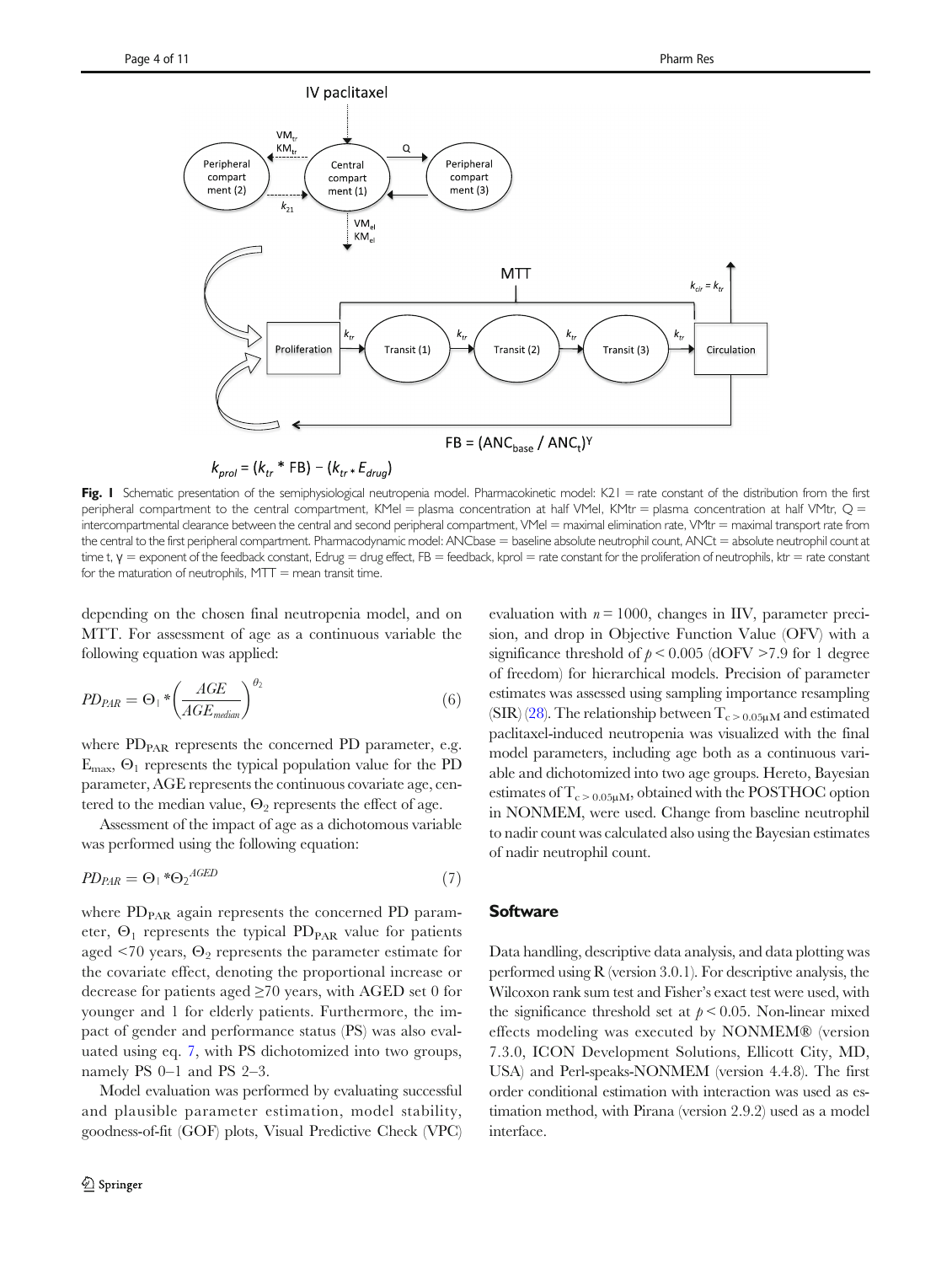## RESULTS

Paclitaxel plasma concentration-neutrophil count data of 300 patients was included, with a total of 825 neutrophil count measurements, of which 300 were baseline measurements, as presented in Table [I](#page-5-0). Overall, a median number of 2 neutrophil count measurements per patient was available, ranging from one to eight neutrophil count measurements per patient, with no measurements below the limit of quantitation. Median age of the total cohort of patients was 65 years, ranging from 23 to 84 years, and 116 patients were aged ≥70 years (39%). Our cohort comprised 221 patients who were enrolled in previous clinical trials, and 79 patients aged 70 years or older who were included in a previously reported prospective observational study in daily clinical practice ([10](#page-9-0)). The majority of patients received paclitaxel in combination with carboplatin (88%). Most frequently recorded malignancies were upper gastro-intestinal and gynaecological cancers. Relatively more elderly patients were male and received paclitaxel in a weekly monotherapy regimen compared to their younger counterparts receiving 3-weekly treatment, as depicted in Table [I.](#page-5-0) Remarkably, elderly patients had a significantly higher baseline neutrophil count compared to their younger counterparts  $(p < 0.001$ , median 5.8 versus 4.4 \*10<sup>9</sup>/L, respectively), as depicted in Table [I.](#page-5-0) Baseline neutrophil counts were available for all patients included in the current analysis.

#### Paclitaxel-Induced Neutropenia

During the first treatment cycle, significantly fewer neutrophil counts were measured in elderly compared to younger patients  $(p < 0.001)$ , which was especially evident in the 3weekly cohort. Conforming to local treatment protocols nadir values were generally missing in the prospectively included cohort of elderly patients treated with 3-weekly paclitaxel in routine clinical practice.

The paclitaxel-neutrophil relationship was evaluated using the aforementioned slope, non-linear  $E_{\text{max}}$  type and the threshold models. All three models were able to fit neutrophil count data and showed plausible parameter estimates. A large IIV of >50% was observed in each model for SLOPE (80%),  $EC_{50}$  (220%), or  $E_{\text{max}}$  (67%). While all three models estimated a total number of six parameters, the threshold model had the lowest OFV, with a drop of 35 and 2 points as compared to the SLOPE and  $EC_{50}$  model, respectively. Model stability, goodness-of-fit plots, and parameter precision were superior for the threshold model. Therefore, the threshold model with a predefined threshold concentration was considered more appropriate to describe paclitaxel plasma concentrationneutrophil-time data. Figure [2](#page-6-0) shows the observed neutrophil counts versus population predicted and individual predicted neutrophil counts by this threshold model. In Fig. [3](#page-7-0) the VPC evaluation with  $n = 1000$  is presented. Parameter

uncertainty distribution was evaluated using SIR, which showed that estimates had sufficient precision, with the  $95\%$ confidence intervals (CI) depicted in Table [II.](#page-7-0)

In the selected threshold model, the impact of age on paclitaxel-induced neutropenia was evaluated. Age treated as a continuous variable did not significantly influence  $E_{\text{max}}$ or MTT (both  $p > 0.005$ ). The relative standard error (RSE) of the effect of age on  $E_{\text{max}}$  was 68%, whereas the RSE of the effect of age on MTT was 53%. The reduction in IIV of either  $E_{\text{max}}$  or MTT was <1%, with a shrinkage of 30% and 32%, respectively. Evaluation of age handled as dichotomized variable showed similar results on  $E_{\text{max}}$  or MTT (both p > 0.005). In Fig. [4](#page-8-0),  $T_{c>0.05\mu M}$  was shown against the estimated relative neutropenia during the first treatment cycle, with age depicted continuously and dichotomized into two age groups  $\geq 70$  versus <70 years). This graph clearly showed the relation between  $T_{c>0.05\mu M}$  and paclitaxel-induced neutropenia. Introduction of the covariates gender and PS had no significant effect on neutropenia.

## **DISCUSSION**

In this comprehensive study cohort, including a substantial fraction of elderly patients, older age was not significantly related to the risk of developing paclitaxel-induced neutropenia. Gender and PS also did not significantly influence neutropenia in our study analysis.

Given the small therapeutic window of paclitaxel, extensive interpatient variability in PK-PD, and hazardous toxicity profile, there remains concern on its safety profile in elderly patients. As acknowledged by the regulatory authorities, severe neutropenia was more frequently observed in the elderly patients, but this difference did not reach significance in the majority of reported pivotal trials [\(1\)](#page-9-0). Similarly, conflicting results are published regarding patients treated in daily clinical practice. One study reported a significantly higher risk of severe neutropenia in elderly patients [\(2](#page-9-0)), although the authors also stated that this was not accompanied by a significant difference in clinical consequences as hospitalization, fever, or need for intravenous antibiotics. Other studies observed no significant impact of older age on paclitaxel-induced toxicity [\(4](#page-9-0)–[7\)](#page-9-0). One of these studies was a relatively large study  $(n = 251)$  and showed no impact of older age, although the patient cohorts were younger than the current study (median 58 to 60 years) ([7](#page-9-0)). The other studies included a rather small number of patients. In one of these studies the younger patient control group was lacking ([5\)](#page-9-0), whereas in another study elderly patients received lower paclitaxel doses than their younger counterparts [\(6\)](#page-9-0). Our study cohort included an extensive and heterogeneous group of both younger and elderly patients. Elderly patients had a PS ranging from 0 to 3 and they were enrolled in clinical trials or treated as part of daily clinical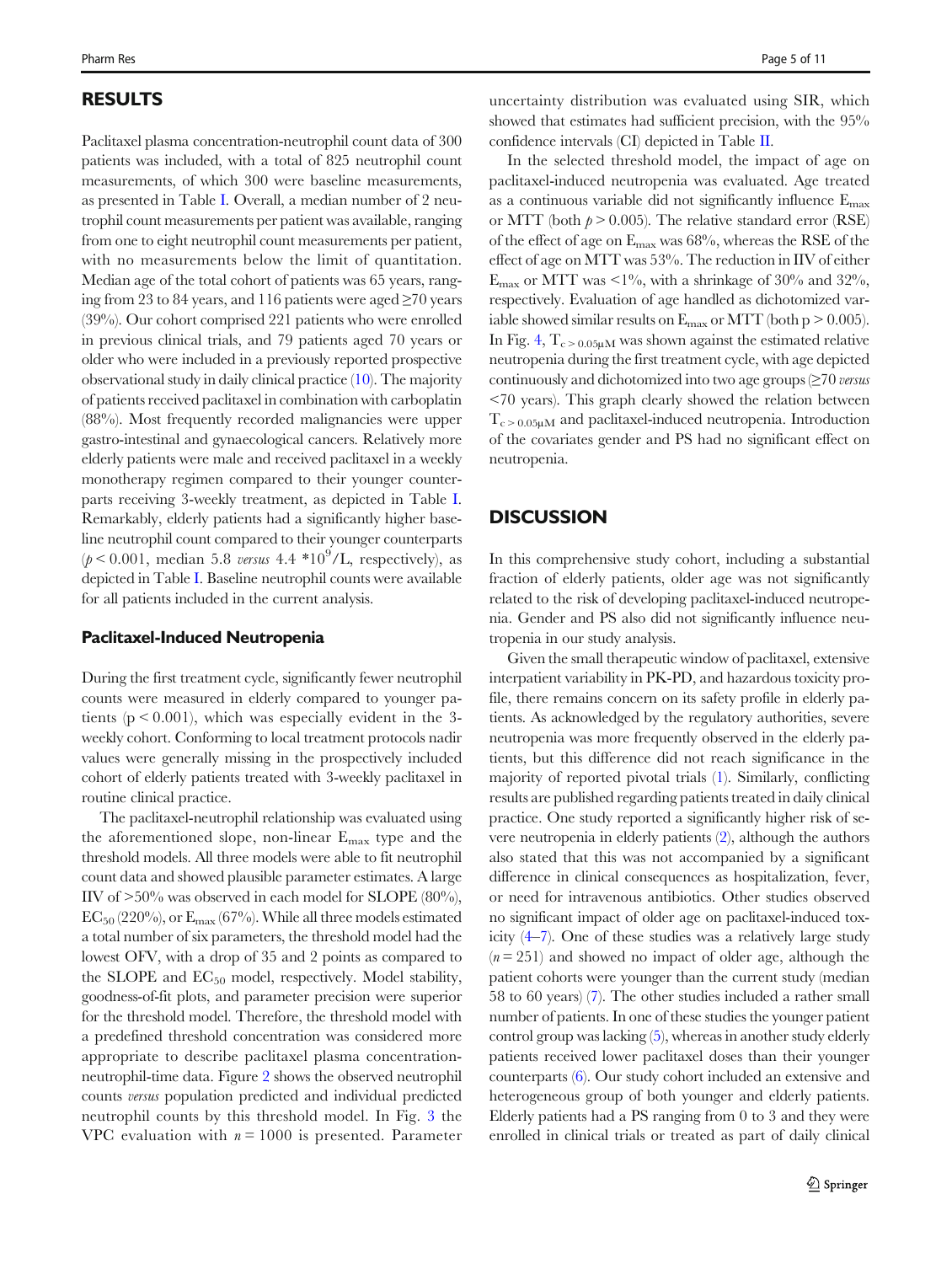<span id="page-5-0"></span>

| Table I<br>Baseline Patients' Characteristics                      |                   |                   |                     |           |  |
|--------------------------------------------------------------------|-------------------|-------------------|---------------------|-----------|--|
| Parameter                                                          | Total cohort      | Aged $<$ 70 yrs   | Aged ≥70 yrs        | $p$ value |  |
| Number of patients, n (%)                                          | 300 (100)         | 184 (100)         | 116(100)            |           |  |
| Weekly regimen                                                     | 172(57)           | 80 (43)           | 92 (79)             |           |  |
| 3-weekly regimen                                                   | 128(43)           | 104(57)           | 24(21)              |           |  |
| Age (y), median [range]                                            | 65 [23-84]        | 58 [23-69]        | 73 [70-84]          |           |  |
| Treatment regimen, (n)                                             |                   |                   |                     |           |  |
| Monotherapy                                                        | 34                | $\mathbf{2}$      | 32                  |           |  |
| With carboplatin                                                   | 263               | 179               | 84                  | < 0.001   |  |
| Unknown                                                            | 3                 | 3                 | 0                   |           |  |
| Paclitaxel dose (mg/m <sup>2</sup> ), median [range]               |                   |                   |                     |           |  |
| Weekly regimen                                                     | 51 [38-103]       | 51 [47-103]       | 51 [38-101]         | 0.41      |  |
| 3-weekly combination                                               | 173 [130-203]     | 173 [161-203]     | 173 [130-179]       | 0.56      |  |
| No. of post baseline observations (n)                              | 525               | 385               | 40                  |           |  |
| Per patient, median [range]                                        | $ $ [ $ -7]$ ]    | $2[1-7]$          | $  [1 - 4]$         | < 0.001   |  |
| Weekly regimen                                                     | $  [1-3]$         | $ 1[-2]$          | $ $ [ $ -3]$ ]      | 0.20      |  |
| 3-weekly regimen                                                   | $3 [1 - 7]$       | $3 [1 - 7]$       | $  [1-4]$           | < 0.001   |  |
| Sampling time of post baseline observations (days), median [range] |                   |                   |                     |           |  |
| All                                                                | $10 [2 - 45]$     | $13[4-41]$        | 7 [2-45]            | < 0.001   |  |
| Weekly regimen                                                     | $7[2 - 20]$       | $7[5-14]$         | 7 [2-20]            | 0.50      |  |
| 3-weekly regimen                                                   | $14[4 - 45]$      | $14[4-4]$         | 20 [5-45]           | 0.002     |  |
| Female                                                             |                   |                   |                     |           |  |
| n, (%)                                                             | 186(62)           | 124(67)           | 62(53)              | 0.02      |  |
| Indication, n (%)*                                                 |                   |                   |                     |           |  |
| Upper GI                                                           | 134(45)           | 76(41)            | 58 (50)             |           |  |
| Gynaecological                                                     | 121(40)           | 106(58)           | 15(13)              |           |  |
| <b>Breast</b>                                                      | 31(10)            | 2(1)              | 29(25)              |           |  |
| Urological                                                         | 10(3)             | 0                 | 10(9)               |           |  |
| Other                                                              | 3(1)              | 0                 | 3(3)                |           |  |
| Unknown                                                            |                   | 0                 |                     |           |  |
|                                                                    | (0.3)             |                   | $\vert$ ( $\vert$ ) |           |  |
| Hospital                                                           |                   |                   |                     |           |  |
| NKI                                                                | 179               | 97                | 82                  |           |  |
| Erasmus MC                                                         | 117               | 87                | 30                  |           |  |
| Radboud UMC                                                        | $\overline{4}$    | 0                 | $\overline{4}$      |           |  |
| <b>Baseline laboratory values</b>                                  |                   |                   |                     |           |  |
| Neutrophil counts (*10 <sup>9</sup> /L), median [IQR]              |                   |                   |                     |           |  |
| All                                                                | $4.7$ [3.6–6.6]   | 4.4 [3.5-5.9]     | $5.8$ [4.2-7.4]     | < 0.001   |  |
| Weekly regimen                                                     | $4.8$ [3.9-6.9]   | $4.4 [3.8 - 6.1]$ | $5.5 [4.1 - 7.2]$   | 0.02      |  |
| 3-weekly regimen                                                   | $4.6 [3.4 - 6.1]$ | $4.2$ [3.2-5.8]   | $6.5$ [5.5-7.7]     | < 0.001   |  |
| BSA $(m^2)$ , median [IQR]                                         | $1.8$ [1.6-2.0]   | $1.8$ [1.6-1.9]   | $1.8$ [1.7-2.0]     | 0.01      |  |
| Performance Status, n (%)*                                         |                   |                   |                     |           |  |
| $0 - 1$                                                            | 264 (88)          | 161 (88)          | 103 (89)            | 0.38      |  |
| $2 - 3$                                                            | 13(4)             | 10(5)             | 3(3)                |           |  |
| Unknown                                                            | 23(8)             | 13(7)             | 10(9)               |           |  |

\*percentages do not add up to 100% due to rounding

BSA = body surface area, Gynaecological = ovarian, endometrium, mullarian, cervix, and vaginal cancer, h = hours, IQR = interquartile range 25th - 75th percentile, m2 = squared meter, mg = milligrams, n = number of patients, Upper GI = esophageal and cardia cancer, Urological = testis, bladder, prostate, and kidney cancer,  $y = y$ ears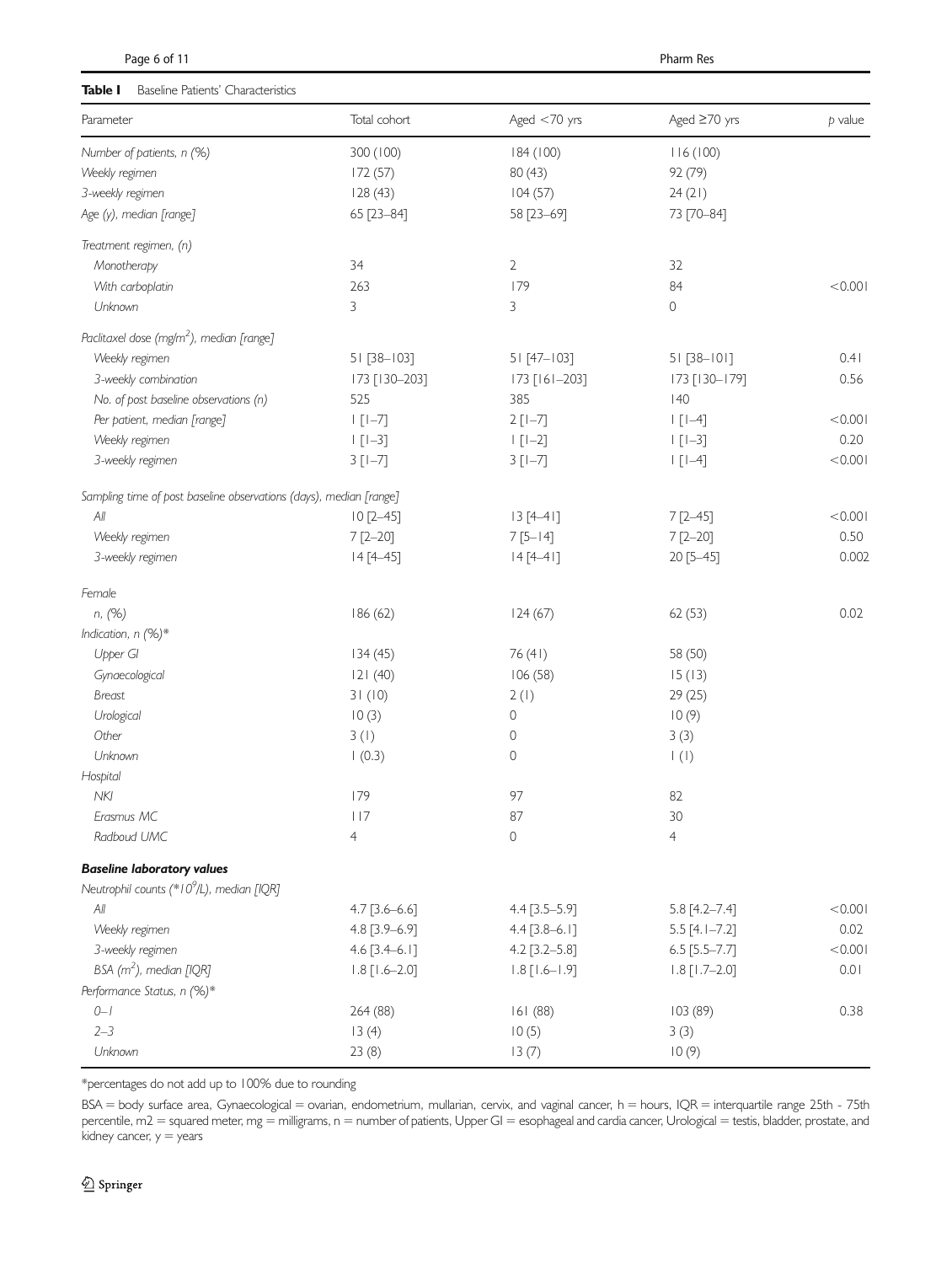<span id="page-6-0"></span>

Fig. 2 Observed absolute neutrophil counts (ANC) versus population predicted and individual predicted ANC.

practice. Whilst considering the statistically significant agerelated difference in PK, which was not considered clinically relevant (i.e. a 5% decrease in maximal elimination capacity for a 10-year increment of age for a typical patient) [\(10](#page-9-0),[14](#page-9-0)), this comprehensive study showed no significant impact of older age on the risk of incurring paclitaxel-induced neutropenia.

 $T_{c>0.05\mu\text{M}}$  has been shown to be related to paclitaxel treatment efficacy, neuropathy, and hematological toxicity  $(11–13,15,16,22–25)$  $(11–13,15,16,22–25)$  $(11–13,15,16,22–25)$  $(11–13,15,16,22–25)$  $(11–13,15,16,22–25)$  $(11–13,15,16,22–25)$  $(11–13,15,16,22–25)$ . Previous studies described a linear drug effect on neutropenia [\(14](#page-9-0),[21](#page-10-0)). In this study, paclitaxel plasma concentration-neutrophil count data was adequately described by a threshold model using this predefined threshold concentration of 0.05 μmol/L. Our data showed no significant impact of older age on either Emax or MTT, suggesting that elderly patients were not more sensitive to paclitaxelinduced neutropenia nor that recovery from hematological stress was delayed in elderly patients. This study only focused on neutrophil count data because we had no sound information on the occurrence of neutropenic fever. Although the latter may be of special interest for treating physicians, paclitaxel treatment adjustments are based on neutrophil count measurements in order to prevent neutropenic complications. Previous studies have consistently shown that first-cycle neutropenia is a good predictor of neutropenic complications in later treatment cycles ([14,](#page-9-0)[30](#page-10-0)–[32](#page-10-0)). In absence of an effect of older age on first-cycle neutropenia, it is therefore not expected that there is an age-related difference in clinical consequences during later treatment cycles. However, some patients may not have a significant reduction of neutrophil counts during the first cycle, but may develop gradual reduction in neutrophil counts after multiple treatment cycles. It cannot be ruled out that a negligible age-related difference during the first treatment cycle may be pursued by a larger difference during the last treatment cycles. Nevertheless, inclusion of subsequent cycles may also introduce bias, as it may appear that neutropenia becomes less severe over multiple cycles due to the drop out of patients who develop severe neutropenia in earlier treatment cycles. Furthermore, the risk of developing peripheral neuropathy was not within the scope of our study. Although this adverse event was not defined as the major dose-limiting toxicity, it can be a severe and debilitating, especially for elderly patients [\(1\)](#page-9-0). Neurotoxicity appeared to be cumulative over time, but unfortunately this information could not be retrieved reliably from all records of patients included in our cohort.

To provide a forward presentation and interpretation of the influence of older age, age was assessed as a continuous and as a dichotomized variable using a cut-off value of 70 years. This cut-off value was used because multiple previous studies showed a drastic increase in the incidence and severity of chemotherapy-induced hematological toxicity after the age of 70 ([8](#page-9-0)). The current study aimed to include all available paclitaxel PK-PD data from multiple previous studies. As a consequence some differences between elderly and younger patients could not be averted. Interestingly, elderly patients in the study cohort had a significantly higher median baseline neutrophil count compared their younger counterparts. This may be due to the inclusion criteria of historic clinical trials in which these younger patients were originally included. Per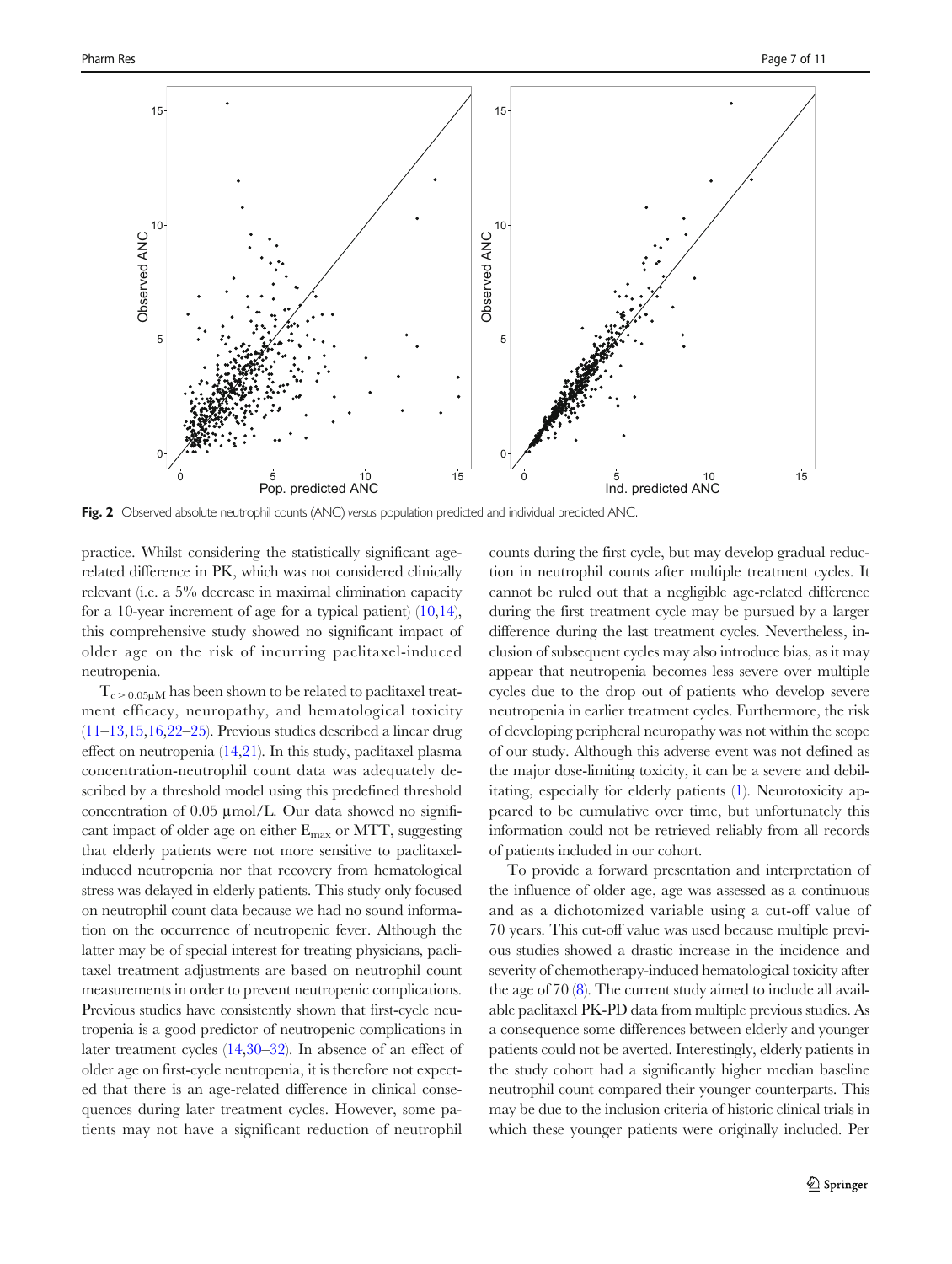Fig. 3 Visual Predictive Check. Visual Predictive Check with  $n =$ 1000 of post baseline neutrophil counts, with the dots representing the observed neutrophil counts, the solid line representing observed median counts, and dashed lines representing the observed 5th and 95th percentiles. The blue areas indicate the 95% confidence intervals.

<span id="page-7-0"></span>

protocol, these trial participants generally have received more myelosuppressive chemotherapy or more lines of systemic treatment prior to starting paclitaxel. Besides, cigarette-

**Table II** PD parameter estimates of the final neutropenia model

| Parameter                          | Fstimate | 95% Confidence interval<br>(RSE) [shrinkage] |
|------------------------------------|----------|----------------------------------------------|
| MTT(h)                             | 158      | $152 - 166(2)$                               |
| $E_{\text{max}}(\mu \text{mol/L})$ | 2.85     | $2.57 - 3.31(6)$                             |
| Gamma                              | 0.24     | $0.22 - 0.25(4)$                             |
| Interindividual variability        |          |                                              |
| $MTT$ (%)                          | 18       | $16 - 20(13)(32)$                            |
| $E_{\text{max}}$ (%)               | 67       | 58-77 (14) (30)                              |
| Residual error                     |          |                                              |
| $\sigma_{\text{prop}}(\%)$         | 45       | $44-46(3)(24)$                               |

 $E_{\text{max}}$  = maximum inhibiting drug effect, h = hour, MTT = mean transit time,  $RSE$  = relative standard error,  $\sigma_{\text{prop}}$  = proportional residual error

smoking patients appeared to have a higher baseline neutrophil count compared to nonsmokers ([29\)](#page-10-0). Contrary to our findings, baseline neutrophil counts were higher in younger patients in this previous study and smokers were significantly younger than nonsmokers. However, adequate information about prior lines of chemotherapy and smoking status were not available in the current cohort. Hence, their contribution to the observed difference in baseline neutrophil counts could not be assessed in this study. This is a limitation of the current study, as a potential bias of prior exposure to myelosuppressive chemotherapy cannot be ruled out. The baseline neutrophil count of all patients was available and residual variability was taken into account in this model. However, the potential effect of covariates on this baseline value was not evaluated [\(27](#page-10-0)). Since elderly patients in this cohort had a higher baseline value, it is not likely that the conclusions on the probability of neutropenia would be altered. Nevertheless, it should be noted that median neutrophil counts at baseline were well within the normal range in both age groups. In line with the study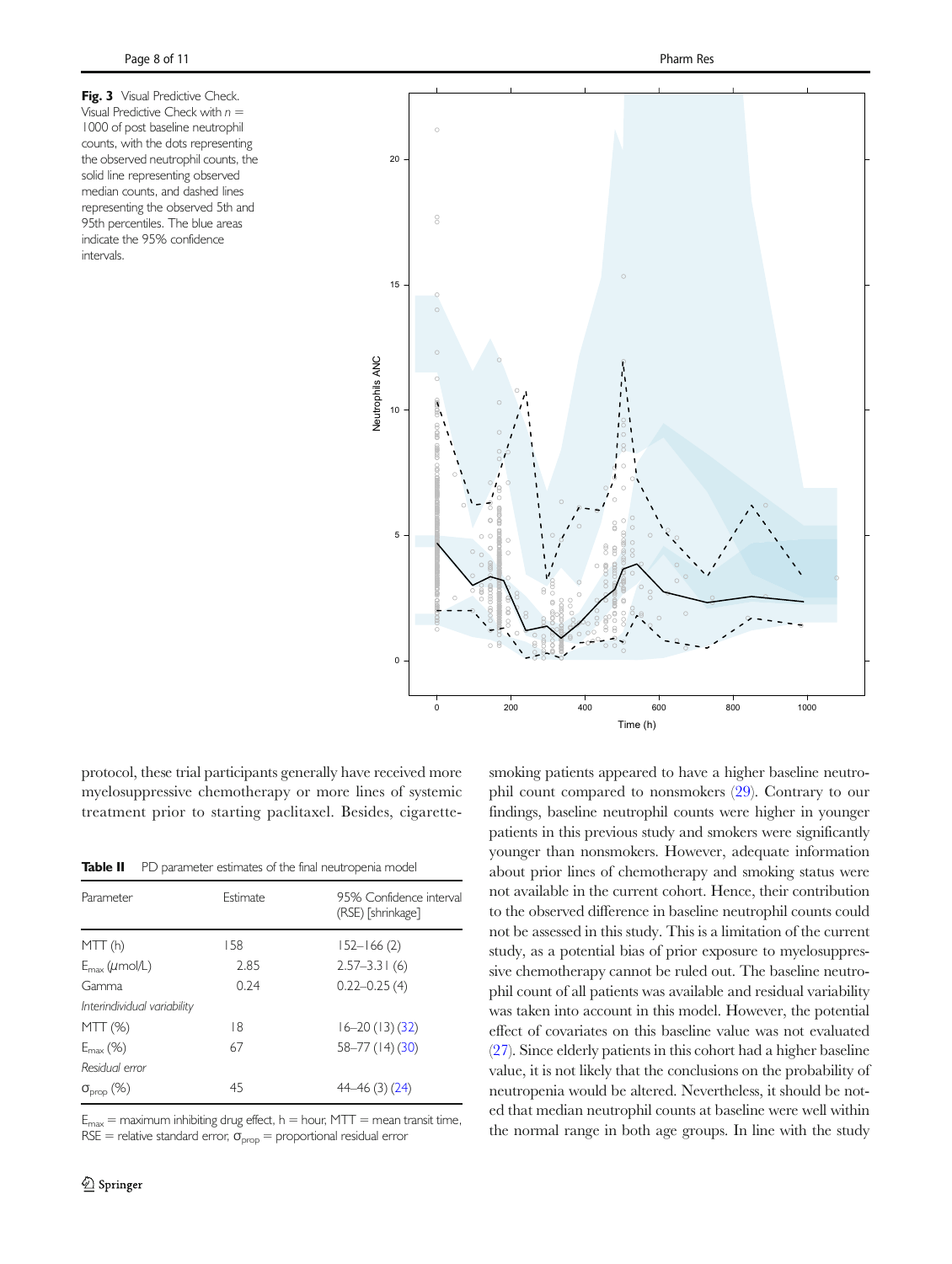<span id="page-8-0"></span>

Fig. 4 Time-above-threshold paditaxel concentration of 0.05  $\mu$ mol/L versus estimated neutrophil count decline (% change) depicted by age. With time-abovethreshold concentration of 0.05 μmol/L depicted in hours and estimated neutrophil count decline calculated as the percentage change in neutrophil count from baseline to nadir per patient. Age was depicted in years, displayed both as a continuous and as a dichotomous variable (≥70 versus <70 years).

design of retrospectively included clinical trials that included many younger patients, the younger patient group contained more female patients receiving 3-weekly paclitaxel administrations. Per protocol, nadir counts were closely monitored in these clinical trial cohorts, whereas neutrophil counts of patients treated in routine clinical practice were generally only monitored at each hospital visit. For the weekly regimen, the planned hospital visit nearly coincided with the nadir value. Yet, in the 3-weekly cohort, data from patients treated in daily clinical practice was relatively sparse and nadir counts were not routinely measured in clinical practice. In the semiphysiological neutropenia model differences in e.g. paclitaxel dose and timing of neutrophil count data were considered. Model evaluation did not reveal a significant impact of older age on the risk of developing neutropenia.

For a part of the study cohort PK sampling was not performed during the first treatment cycle but was performed during one of the later treatment cycles. In this study, the PK parameters for this subsequent cycle were estimated and used as input for the neutropenia model for the first treatment cycle. It should be noted, however, that this approach did not consider interoccasion variability, which was 16% for the elimination capacity of paclitaxel in the previous PK study [\(10](#page-9-0)). This patient cohort did not include other paclitaxelbased formulations, e.g. albumin-bound paclitaxel. Therefore, the estimates of this PK-PD model may not predict the probability of neutropenia of other paclitaxel formulations. Paclitaxel is rarely administered in monotherapy and this study included different paclitaxel treatment regimens administered either in monotherapy or, for the majority of included patients, concomitantly with carboplatin treatment. Previous studies reported no influence of carboplatin on the PK of paclitaxel [\(33,34\)](#page-10-0). Carboplatin may, however, contribute to the development of neutropenia, although the effect of carboplatin on neutrophil counts appeared minimal (1.62 \*  $10^{-3}$  µmol/L) ([26\)](#page-10-0). Because of mechanistic plausibility, and to preclude bias, we added a drug effect of carboplatin to the neutropenia model based on a previously developed linear drug effect model. Because no PK data of carboplatin was available, the PK-PD parameters of carboplatin were fixed ([26\)](#page-10-0). Renal clearance was not considered in this previous study, but given the small effect of carboplatin on neutropenia, it is not expected that this may thwart our findings. Other covariates besides age may influence the risk of developing neutropenia, such as gender and PS. In a previous study, females were more likely to develop paclitaxel-induced neutropenia [\(7\)](#page-9-0). However, in the current study gender did not significantly affect neutropenia, which is in line with the drug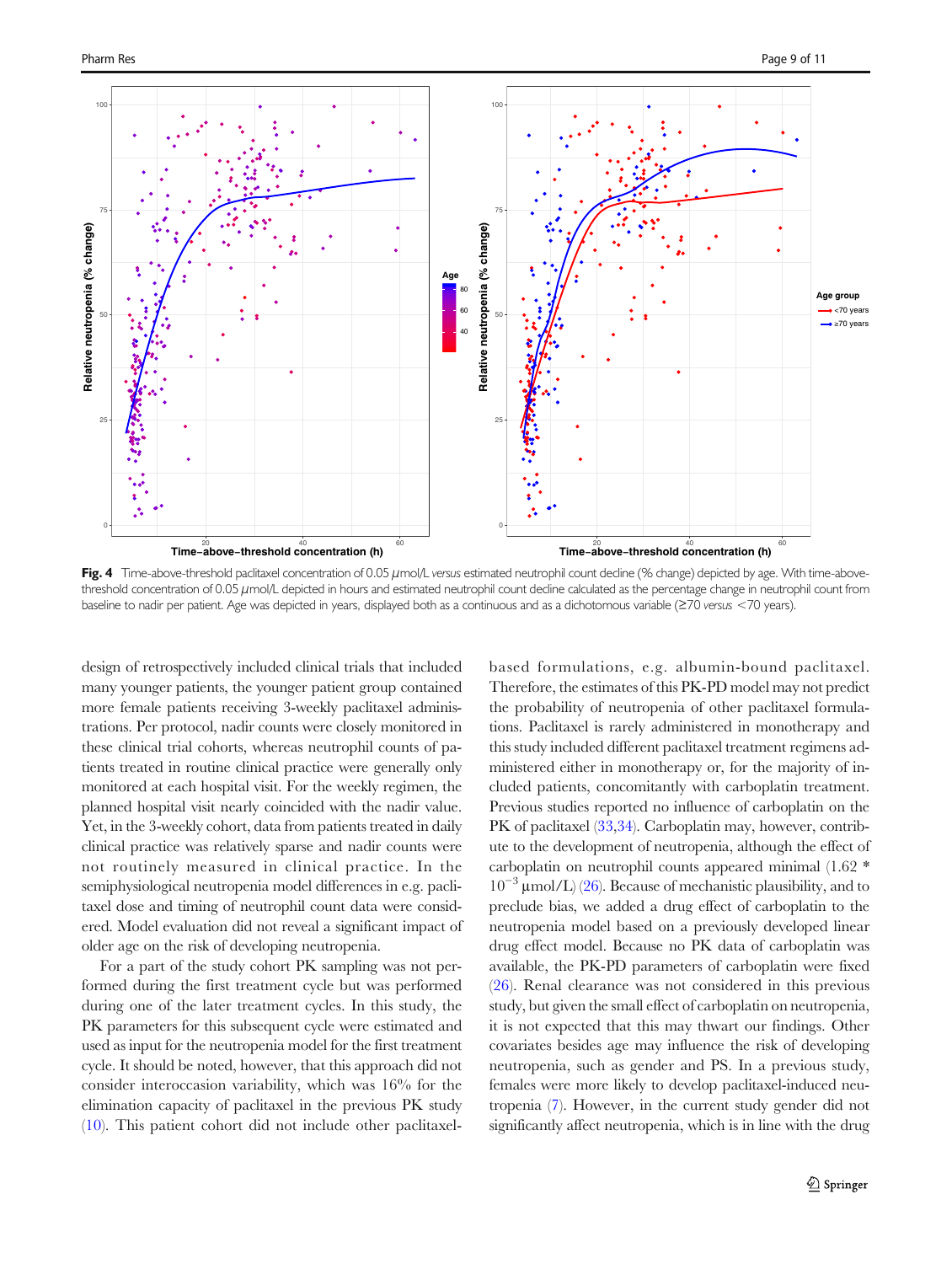<span id="page-9-0"></span>label (1). It should also be kept in mind that gender significantly influenced paclitaxel PK and that this effect was already incorporated in the current PK-PD analysis (i.e. males had a 12% higher maximal elimination capacity) (10). One may argue that not older age but PS or a combination of both may have predictive value for chemotherapy-induced toxicity. Although PS is commonly used to predict chemotherapyinduced toxicity in cancer patients, this is not validated in elderly patients. Hurria et al. determined no association between PS and treatment toxicity in elderly patients [\(35](#page-10-0)). To preclude bias, we assessed the influence of PS on neutropenia. Our analysis supported the findings by Hurria et al. that PS did not significantly affect neutropenia. Validated tools, including various questionnaires, are available to predict chemotherapy-induced toxicity in elderly patients [\(35](#page-10-0)), but these are generally not implemented in clinical practice and were not available for patients included in the current dataset.

In conclusion, the paclitaxel plasma concentrationneutropenia relationship was adequately described by a threshold model, using a predefined threshold concentration of 0.05 μmol/L. Results from this comprehensive retrospective patient cohort do not suggest elderly patients to be at an increased risk of paclitaxel-associated neutropenia. A priori dose reductions of paclitaxel in elderly patients are unlikely to improve the risk of severe neutropenia and may impair treatment outcome.

#### ACKNOWLEDGMENTS AND DISCLOSURES

The authors wish to express their gratitude to all study participants and health care employees involved in patient inclusion, with special thanks to Ellen van der Pan and Anoek van Straten. The authors thank the Research High Performance Computing facility of the NKI for support in the use of computational resources. Jos H. Beijnen is a (parttime) employee and shareholder of Modra Pharmaceuticals, and (partly) holds a patent on oral taxane pharmaceutical formulations. The other authors declare no conflicts of interest in connection with this manuscript. All procedures performed in studies involving human participants were in accordance with the ethical standards of the institutional research committees and was carried out in accordance with ICH Guidelines for Good Clinical Practice. Written informed consent was obtained from all individual participants.

#### **REFERENCES**

- 1. Food and Drug Administration. TAXOL (paclitaxel), NDA 020262. 2011.
- 2. Lichtman SM, Hollis D, Miller A A, Rosner GL, Rhoades C A, Lester EP, et al. Prospective evaluation of the relationship of patient age and paclitaxel clinical pharmacology: Cancer and leukemia group B (CALGB 9762). J Clin Oncol 2006;24:1846–1851.
- 3. Lichtman SM, Hurria A, Cirrincione CT, Seidman AD, Winer E, Hudis C, et al. Paclitaxel efficacy and toxicity in older women with metastatic breast cancer: combined analysis of calgb 9342 and 9840. Ann Oncol. 2012;23:632–8.
- 4. Nakamura Y, Sekine I, Furuse K, Saijo N. Retrospective comparison of toxicity and efficacy in phase II trials of 3-h infusions of paclitaxel for patients 70 years of age or older and patients under 70 years of age. Cancer Chemother Pharmacol. 2000;46:114–8.
- 5. Fidias P, Supko JG, Martins R, Boral A, Carey R, Grossbard M, et al. Measurement and impact of co-morbidity in elderly patients with advanced non-small cell lung cancer treated with chemotherapy. A phase II study of weekly paclitaxel. Clin Cancer Res. 2001;7: 3942–9.
- 6. Smorenburg CH, Ten Tije AJ, Verweij J, Bontenbal M, Mross K, Van Zomeren DM, et al. Altered clearance of unbound paclitaxel in elderly patients with metastatic breast cancer. Eur J Cancer. 2003;39:196–202.
- 7. Nieuweboer AJ, Smid M, de Graan A-JM, Elbouazzaoui S, de Bruijn P, Martens JW, et al. Predicting paclitaxel-induced neutropenia using the DMET platform. Pharmacogenomics. 2015;16: 1231–41.
- 8. Sehl M, Sawhney R, Naeim A. Physiologic aspects of aging: impact on cancer management and decision making, part II. Cancer J. 2005;11:461–73.
- 9. Aapro M, Skacel T, von Minckwitz G, Lawrinson S, Schwenkglenks M, Lyman GH, et al. Pegfilgrastim primary prophylaxis vs. current practice neutropenia management in elderly breast cancer patients receiving chemotherapy. Crit Rev Oncol Hematol. 2009;74:203–10.
- 10. Crombag M-RB, de Vries SA, Koolen SL, Wijngaard S, Joerger M, Schellens JH, et al. Impact of older age on the exposure of paclitaxel: a population pharmacokinetic study. Pharm Res. 2019;36.
- 11. Gianni BL, Kearns CM, Giani A, Capri G, Vigan L, Locatelli A, et al. Nonlinear pharmacokinetics and metabolism of paclitaxel and its pharmacokinetic/Pharmacodynamic relationships in humans. J Clin Oncol. 1995;13:180–90.
- 12. Ohtsu T, Sasaki Y, Tamura T, Nishiwaki Y, Saijo N. Clinical pharmacokinetics and pharmacodynamics of paclitaxel: A 3-hour infusion versus a 24-hour infusion. Clin Cancer Res. 1995;1:599– 606.
- 13. Xin D, Zhou L, Li C, Zhang S, Huang H, Qiu G, et al. TC > 0.05 as a pharmacokinetic parameter of paclitaxel for therapeutic efficacy and toxicity in Cancer patients. Recent Pat Anticancer Drug Discov. 2018;13:341–7.
- 14. Joerger M, Kraff S, Huitema ADR, Feiss G, Moritz B, Schellens JHM, et al. Evaluation of a pharmacology-driven dosing algorithm of 3-weekly paclitaxel using therapeutic drug monitoring: A pharmacokinetic-pharmacodynamic simulation study. Clin Pharmacokinet. 2012;51:607–17.
- 15. De Graan AJM, Elens L, Smid M, Martens JW, Sparreboom A, Nieuweboer AJM, et al. A pharmacogenetic predictive model for paclitaxel clearance based on the DMET platform. Clin Cancer Res. 2013;19:5210–7.
- 16. De Graan AJM, Elens L, Sprowl JA, Sparreboom A, Friberg LE, Van Der Holt B, et al. CYP3A4\*22 genotype and systemic exposure affect paclitaxel-induced neurotoxicity. Clin Cancer Res. 2013;19:3316–24.
- 17. Joerger M, Huitema ADR, van den Bongard DHJG, Schellens JHM, Beijnen JH. Quantitative effect of gender, age, liver function, and body size on the population pharmacokinetics of paclitaxel in patients with solid tumors. Clin Cancer Res. 2006;12:2150–7.
- 18. Kraff S, Nieuweboer AJM, Mathijssen RHJ, Baty F, De Graan AJ, Van Schaik RHN, et al. Pharmacokinetically based dosing of weekly paclitaxel to reduce drug-related neurotoxicity based on a single sample strategy. Cancer Chemother Pharmacol. 2015;75:975–83.